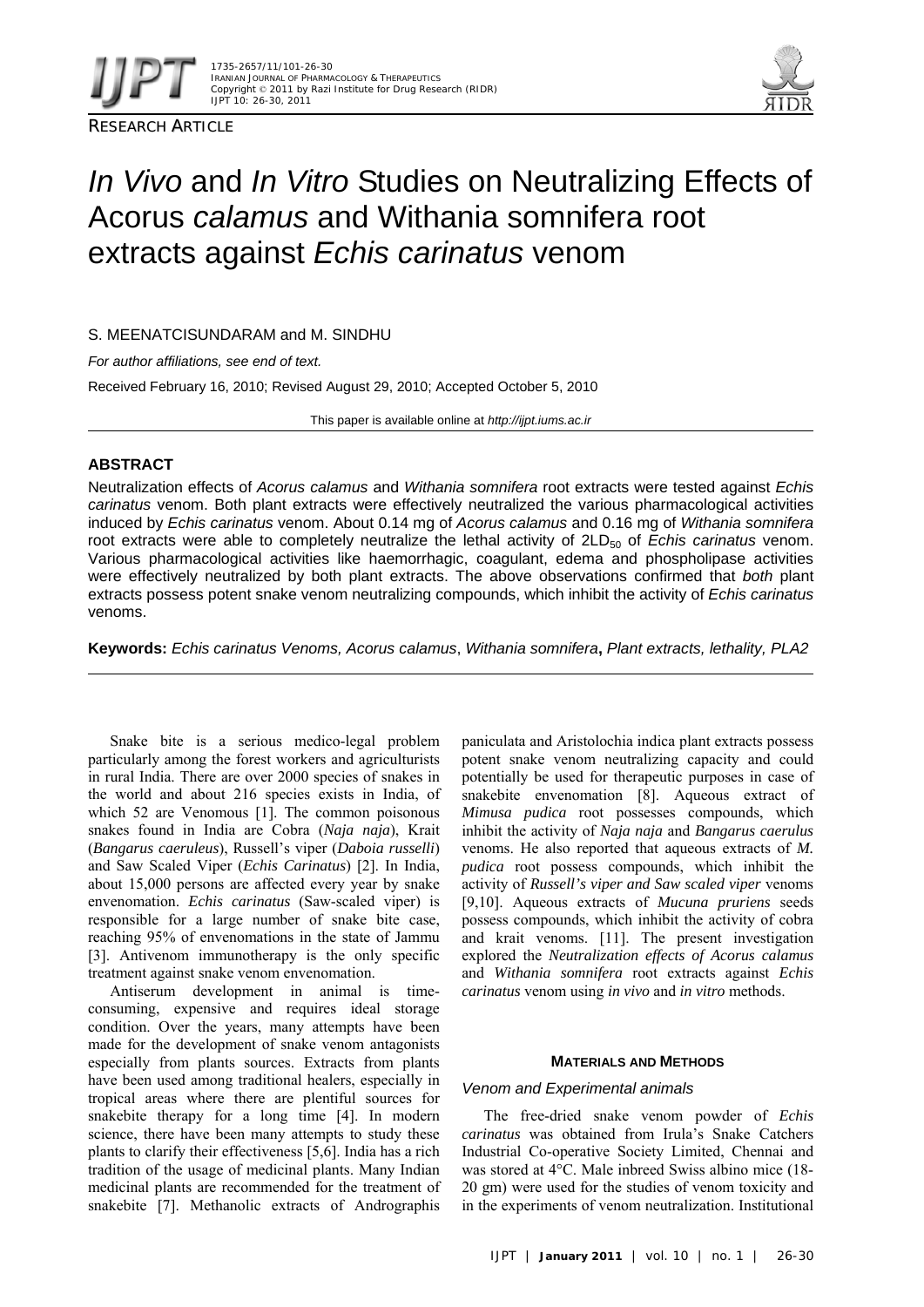Animal Ethics Committee clearance at Institute of vector control and Zoonooses, Hosur, was obtained to conduct the experiment.

#### *Medicinal Plants and Preparation of Extracts*

*Acorus calamus* and *Withania somnifera* plants were obtained from Nehru Herbal Gardens, Coimbatore and the extracts were prepared by the method of Uhegbu et al. [12] using distilled water as the solvent. Twenty g of powdered sample of the herb was extracted by soaking in 180 mL of distilled water in a beaker, stirred for about 6 min and left overnight. Thereafter, the solution was filtered using filter paper (Whatman No. 1) and the extracts were evaporated to dryness under reduced pressure below 40°C. The plant extracts were expressed in terms of dry weight.

# *Neutralization effects of Acorus calamus and Withania somnifera root extracts against Echis carinatus venom*

## *In vivo neutralization assays*

## *Lethal toxicity*

The median lethal dose (LD<sub>50</sub>) of *Echis carinatus* venom was determined according to the method developed by Theakston and Reid [13]. Various concentrations of venom in 0.2 ml of physiological saline was injected into the tail vein of mice (18-20 gms), using groups of 3-5 mice for each venom dose. The  $LD_{50}$  was calculated with the confidence limit at 50% probability by the analysis of deaths occurring within 24 h of venom injection. The anti-lethal potentials of *Acorus calamus* and *Withania somnifera root* extracts were determined against 2LD<sub>50</sub> of *Echis carinatus* venom. Various amount of Plant extracts were mixed with  $2LD_{50}$  of venom sample and incubated at 37C for 30 min and then injected intravenously into mice. 3–5 mice were used for each antivenom dose. Control mice received same amount of venom without antivenom (Plant extracts). The median Effective Dose  $(ED<sub>50)</sub>$  was calculated from the number of deaths within 24h of injection of the venom/antivenom mixture. The  $ED<sub>50</sub>$  was expressed as  $µl$  antivenom/mouse and calculated by probit analysis.

## *Edema- forming Activity*

The Minimum edema-forming dose (MED) of *Echis carinatus* venom was determined by the method of Lomonte *et al*. and Camey *et al.* [14,15]. Group of four mice were injected subcutaneously in the right footpad with various amounts of venom  $(0.25\mu g - 10\mu g)$ dissolved in 50  $\mu$ l of phosphate–buffered saline (PBS), pH 7.2. The left footpad received 50  $\mu$ l of PBS alone (control). Edema was calculated as percentage of increase in the thickness of the right foot injected with venom compared to the left foot. The thickness of each footpad was measured every 30 min after venom injection with a low-pressure spring caliper [16]. Minimum edema-forming dose (MED) was the venom

dose that induced 30% edema within 6 h of venom injection when compared to control. The ability of *Acorus calamus* and *Withania somnifera* root extracts in neutralizing the edema were carried out by preincubating the constant amount of venom and various dilutions *Acorus calamus* and *Withania somnifera* root extracts and incubated for 30 minutes at  $37^{\circ}$ C. Then, groups of four mice (18-20 g) were injected subcutaneously in the right footpad with  $50 \mu l$  of the mixtures, containing venom/plant extracts, whereas the left footpad received  $50\mu$ l of PBS alone. Control mice were injected with venom in the right footpad and  $50 \mu l$ of PBS in the left footpad. One hour after injection, edema was evaluated as described by Yamakawa *et al.* [17]. Edema was expressed as the percentage increase in thickness of the right footpad compared to the right footpad of the control mice.

#### *Haemorrhagic activity*

The minimum haemorrhagic dose (MHD) of *Echis carinatus* venom was determined by the method described by Theakston and Reid [13]. The minimum haemorrhagic dose was defined as the least amount of venom which when injected intradermaly (i.d.) into mice, it resulted in a haemorrhagic lesion of 10 mm diameter in 24 h. Neutralization of the haemorrhagic activity was estimated by mixing a fixed amount of venom with various amounts *of Acorus calamus* and *Withania somnifera* root extracts. The mixture of plant extract and venom was incubated at 37°C for 1 h and 0.1 ml of the mixture was injected intradermaly into mice. The haemorrhagic lesion was estimated after 24 h.

## *In vitro neutralization assays*

#### *Phospholipase activity*

Phospholipase  $A_2$  activity was measured using an indirect hemolytic assay on agarose–erythrocyte-egg yolk gel plate by the methods described by Gutierrez et al. [18]. Increasing concentrations of *Echis carinatus* venom was added to 3-mm wells in agarose gels (0.8% in PBS, pH 8.1) containing 1.2% sheep erythrocytes,  $1.2\%$  egg yolk as a source of lecithin and 10 mM Cacl<sub>2</sub>. Slides were incubated at 37˚C overnight and the diameters of the hemolytic halos were measured. Control wells contained 15 μl of saline. The minimum indirect hemolytic dose (MIHD) corresponds to a concentration of venom, which produced a hemolytic halo of 11 mm diameter. The efficacy of *Acorus calamus* and *Withania somnifera* root extracts in neutralizing the phospholipase activity was carried out by mixing constant amount of venom with various amount of plant extracts and incubatig for 30 min at  $37^{\circ}$ C. Then, aliquots of the mixtures (10 µl) were added to wells in agarose-egg yolk-sheep erythrocyte gels. Control samples contained venom without Plant extracts. Plates were incubated at 37°C for 20 h. Neutralization expressed as the ratio mg antibodies/mg venom able to reduce 50% the diameter of the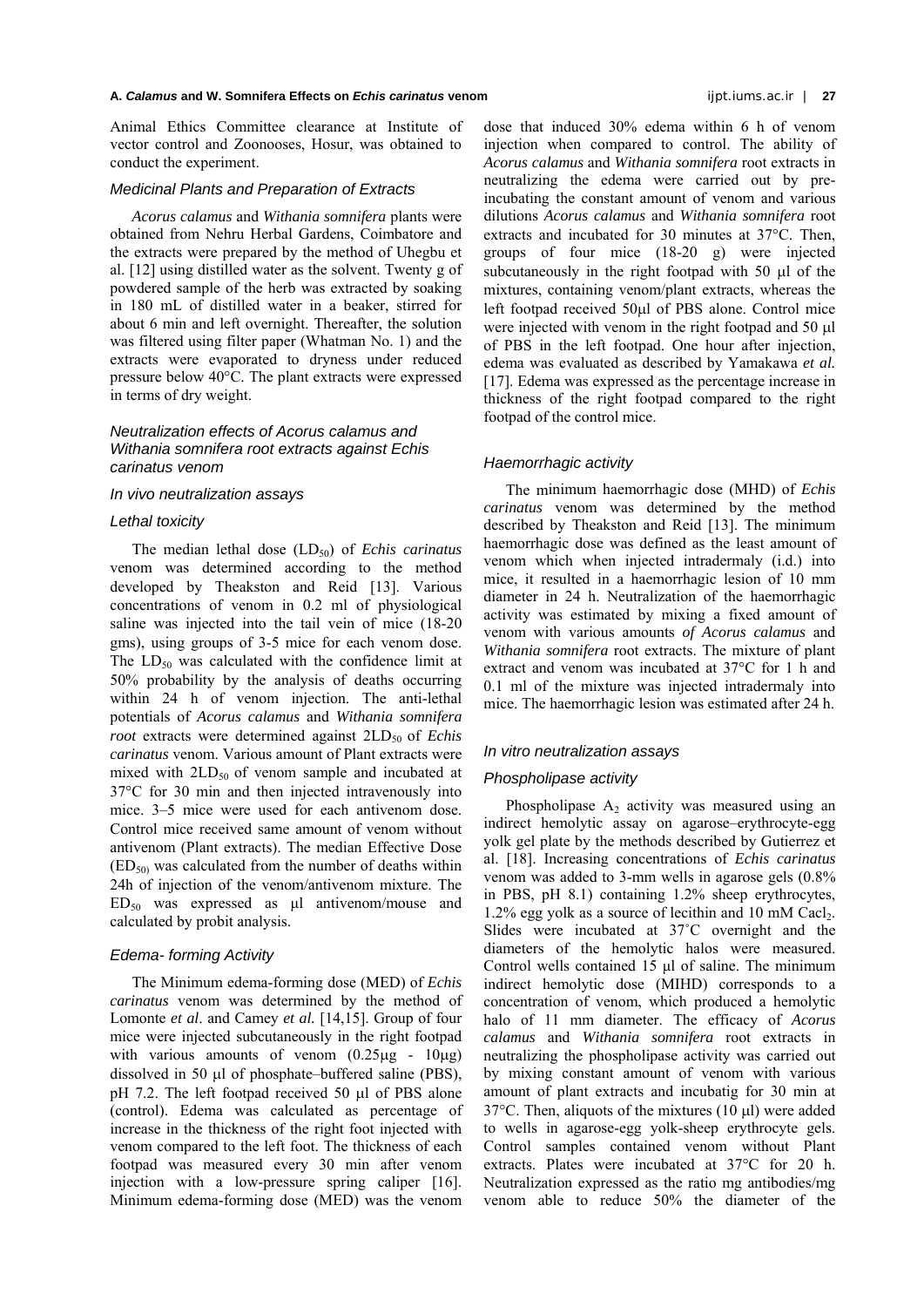

**Fig 1.** Dose response curve for Neutralization of Lethality by *Acorus calamus* and *Withania somnifera* root extracts against *Echis carinatus* venom in experiments involving preincubation of venom (2 x LD50) and various concentrations of antivenoms (Plant extracts). The median effective dose for *Echis carinatus* venom was 0.14 mg for *Acorus calamus* and 0.16 mg for *Withania somnifera* root extracts

**Table 1.** Neutralization of *Echis carinatus* venom induced lethality by *Acorus calamus* and *Withania somnifera* root extracts

| <b>Plant Extracts</b> | Concentration of<br><i>Echis carinatus</i> venom $(\mu g)$ | Neutralization of venom by<br>Plant extracts<br>$(ED50$ in mg) |
|-----------------------|------------------------------------------------------------|----------------------------------------------------------------|
| Acorus calamus        | $24 \, (2LD_{50})$                                         | $0.14 \text{ mg}$                                              |
| Withania somnifera    | $24 (2LD_{50})$                                            | $0.16$ mg                                                      |

hemolytic halo when compared to the effect induced by venom alone.

## *Procoagulant activity*

The procoagulant activity was done according to the method described by Theakston and Reid [13] modified by Laing *et al*. [19]. Various amounts of venom dissolved in 100 µl PBS (pH 7.2) was added to human citrated plasma at 37°C. Coagulation time was recorded and the minimum coagulant dose (MCD) was determined as the venom concentration which induced clotting of plasma within 60 seconds. Plasma incubated with PBS alone served as control. In neutralization assays, constant amount of venom was mixed with various dilutions of plant extracts. The mixtures were incubated for 30 min at  $37^{\circ}$ C. Then, 0.1 ml of mixture was added to 0.3 ml of citrated plasma and the clotting times wererecorded. In control tubes, plasma was incubated with either venom alone or plant extracts alone. Neutralization was expressed as effective dose  $(ED)$ , defined as the ratio  $\mu$ l antivenom (plant extracts)/mg venom at which the clotting time was increased three times when compared with clotting time of plasma incubated with two MCD of venom alone.

## *Fibrinolytic activity*

A modified plaque assay was used [16]. The minimum fibrinolytic concentration was defined as the concentration of venom that induced a fibrinolytic halo of 10 mm diameter. Neutralization experiments were performed by incubating a constant amount of venom with varying amount of *Acorus calamus* and *Withania somnifera* plant extracts at 37°C for 1 h. After incubation, the mixture was applied to the wells in the plaque. After 18 hours of incubation at 37°C, fibrinolytic halos were measured.

## *Statistical Analysis*

Statistical evaluation was performed using XL stat 2008 and SPSS 10 Softwares. The *p values* < 0.005 was considered statistically significant.

## **RESULTS**

Neutralization effects of *Acorus calamus* and *Withania somnifera* root extracts were tested against *Echis carinatus* venom by *in vivo* and *in vitro* methods. The lethal toxicity (LD<sub>50</sub>) of *Echis carinatus* venom was assessed using Balb/c strain mice. About 12 μg of *Echis carinnatus* venom was found to be  $LD_{50}$  for mice (weight: 18 g). The neutralization of lethality was done by pre-incubating constant amount of venom with various dilutions of *Acorus calamus* and *Withania somnifera* root extracts prior to injection. We found that 0.14 mg of *Acorus calamus* and 0.16 mg of *Withania somnifera* root extracts were able to completely neutralize the lethal activity of 2LD<sub>50</sub> of *Echis carinatus* venom (Table 1, Fig 1). In edema forming activity, 7μg of Saw-scaled viper venom induced edema within 3 h which is considered as 100% activity. The edema was reduced up to 20% when 4000 μl of plant extracts/mg venom was given. There was no further reduction in the percentage of edema even when there was an increase in anti-venom dose (Fig 2). In the case of hemorrhagic activity, 8 μg of venom produced a hemorrhagic spot of 10 mm diameter (MHD). Both Plant extracts were able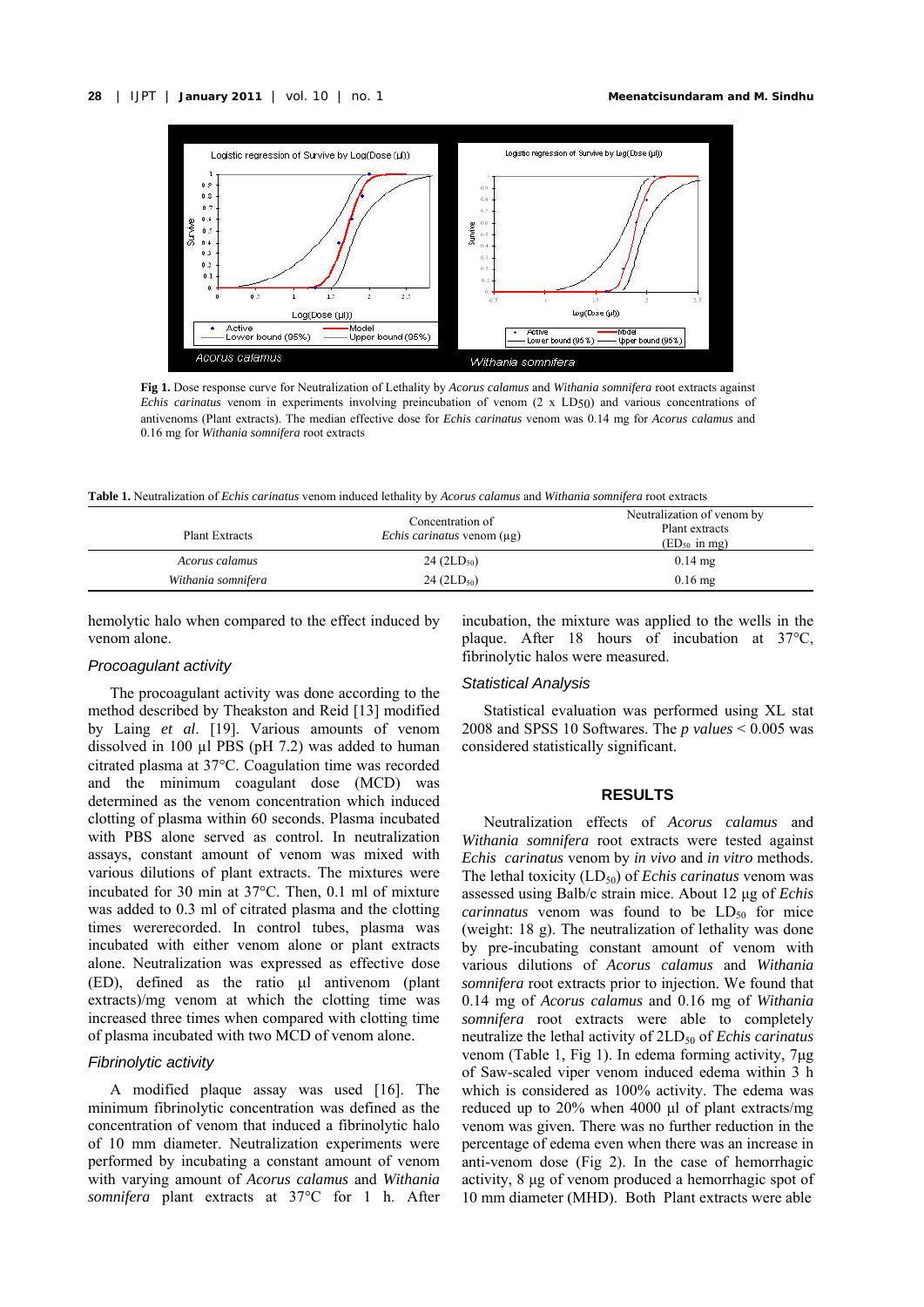**A.** *Calamus* **and W. Somnifera Effects on** *Echis carinatus* **venom** ijpt.iums.ac.ir | **29** 



**Fig 2.** Neutralization of Edema induced by *Echis carinatus* venom by A) *Acorus calamus* and B) *Withania somnifera* root extracts in experiments with pre-incubation. Various mixtures of venom and antivenoms were incubated and tested in the foot pad assay. Edema was assessed 1 h after injection and expressed as percentage. Edema induced in control mice (venom alone) was considered as 100% activity. Results presented as mean  $\pm$  SE (N=3). *p* < 0.005 at all antivenoms/venom ratios.



**Fig 3.** Neutralization of Phospholipase activity by *Acorus calamus* and *Withania somnifera* root extracts against *Echis carinatus* venom.

to neutralize the hemorrhage induced by the venom. In phospholipase activity (PLA2), 10μg of *Echis carinatus* venom was able to produce 11-mm hemolytic halo, which is considered to be 1 U (U/10μg). *Acorus calamus* and *Withania somnifera* root extracts were capable of inhibiting  $PLA_2$ -dependent hemolysis of sheep RBC's induced by *Echis carinatus* venom in a dose-dependent manner (Table 2, Fig 3). The minimum coagulant dose (MCD) was determined and we found that 120 μg of Saw-scaled viper venom clotted human citrated plasma within 60 s. In the neutralization assay, the absence of clot formation shows the neutralizing ability of both plant extracts. High concentration of venom caused rapid clotting that required very high concentration of antivenom to neutralize. The fibrinolytic effect was effectively antagonized by the *both* plant extract. The ED<sub>50</sub> of *Acorus calamus* and *Withania somnifera* root extracts against *Echis carinatus* venom were found to be 0.5 and 0.8 mg respectively.

# **DISCUSSION**

The most efficient treatment for snake bite envenomation is the specific heterologous serum. Antivenom against snakes bites are lacking in the rural areas of coastal region. Antiserum is the only therapeutic agent and its development from animal source is timeconsuming and expensive. Although, use of plants against the effects of snakes bite has been long recognized, more scientific attention has been given for the last 20 years [20]. Many Indian medicinal plants are recommended for the treatment of snakebites [7]. In the present study, we checked the antivenom potential of *Acorus calamus* and *Withania somnifera* root extracts against *Echis carinatus* venom. It is essential to understand the pharmacological action of snake venom in order to device a rational treatment for snakebite. The neutralization ability of snake antivenoms is still assessed by the traditional in vivo lethality assay (minimum effective dose  $ED_{50}$ ), comparable to those

**Table 2.** Phospholipase activity of *Echis carinatus* venom and its neutralization by *Acorus calamus* and *Withania somnifera* root extracts

|                    | Dose of                      | Neutralization of venom |
|--------------------|------------------------------|-------------------------|
|                    | <i>Echis carinatus</i> venom | by plant extracts       |
| Plant extracts     | (µg)                         | $(ED50$ in mg)          |
| Acorus calamus     | 10 (1 Unit)                  | $0.10$ mg               |
| Withania somnifera | 10 (1 Unit)                  | $0.12$ mg               |